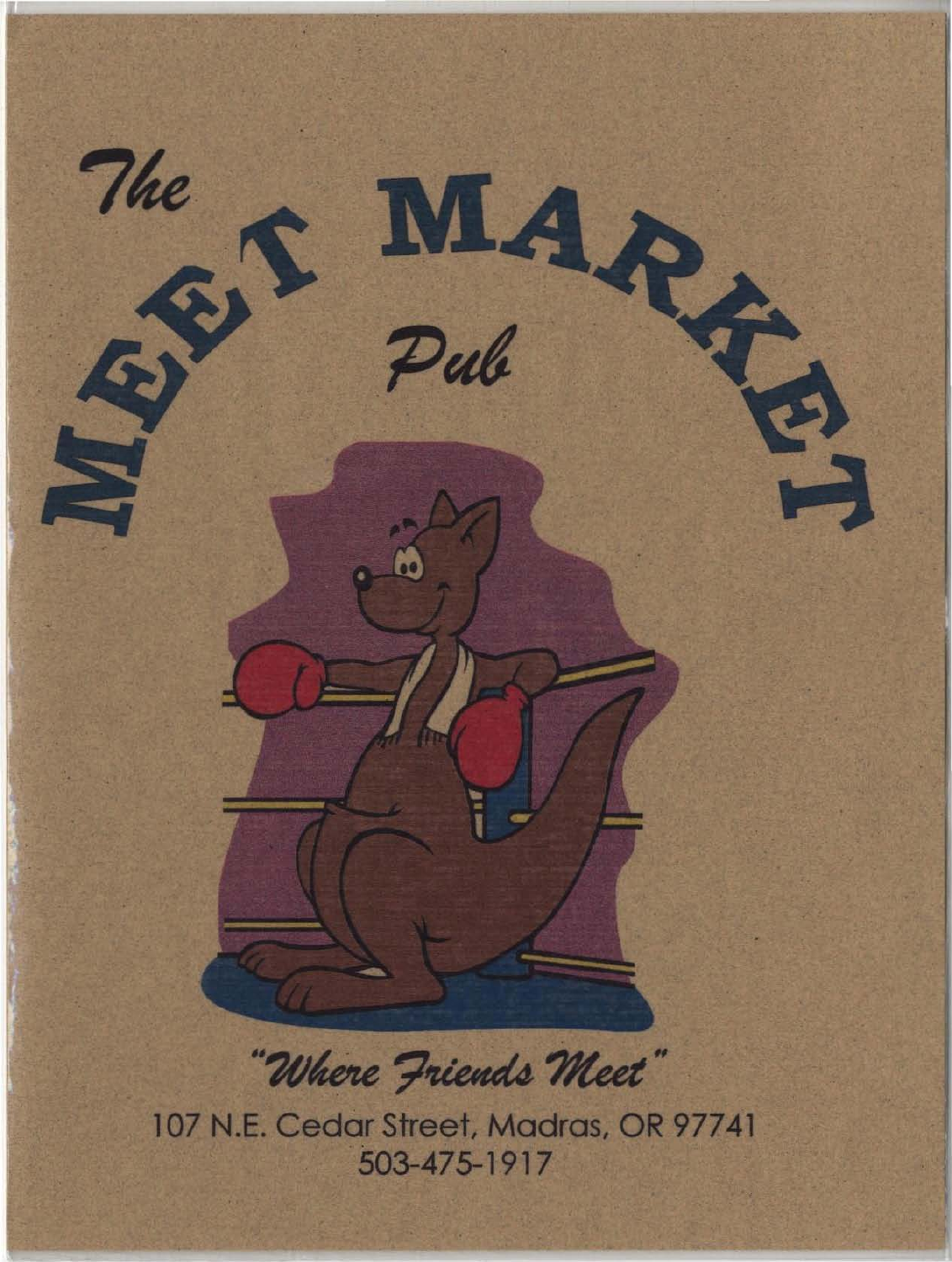



| <b>Romemade Chips A' Salva  \$2.00</b>                      |  |
|-------------------------------------------------------------|--|
| Meet Market Gacher w/ Taco Meat  \$5.95                     |  |
| (Ohip), loop meat, refried beans, abvere & gamish)          |  |
|                                                             |  |
| (laiapeno: Stuffed 10/ Oream Cheare & Oheddar Oheere)       |  |
|                                                             |  |
| Moz n' Pop (comba popper: & mozza Mix)  \$5.95              |  |
| Deep Fried Vegler  \$4.95                                   |  |
| (Beer Boltered My/hrooms, Broodoll, Cauliflawer & Zucchini) |  |
| Fresh Deep Fried Mushrooms  \$4.95                          |  |

| Barket of Frier  \$9.00                         |  |
|-------------------------------------------------|--|
| Barket of Steak Frier \$2.25                    |  |
| Basket of Tates Tols \$2.95                     |  |
| Stack of Rings Onion that is  \$3.95            |  |
| <b>Shrimp Coekteil  \$4.95</b>                  |  |
| Deep Fried Oysters  \$4.95                      |  |
|                                                 |  |
| <b>Gizzards w/ Special Sauce  \$3.95</b>        |  |
| Fizzlin' Saurage (Keibara)  \$3.95              |  |
| Fresh Vegle Snack \$2.50                        |  |
| <b>White Buffalo Wings (Not or Mild) \$4.95</b> |  |

**IE DAY** 

 $\_$1.50$ 

 $$1.75$ 

**\$5.05** 

**SG 9** 

**S5.75 SG 25** 

\$4.0 **S150** 

\$1.00

 $$1,00$ 

 $$1.00$ 

 $$1.00$ 

 $$1.00$ 

|                                                                                                                                      | <b>SUPER BOWL</b><br><b>SALADS</b><br><b>SOUPS</b>                         |                                     | <b>HOWER LINES</b><br><b>Bowl\$2.75</b><br><b>BOWLES3.00</b>                                                                                                                             | CUI<br><b>CRILI W/ BEAN</b><br><b>GW</b><br><b><i><u>Cheese .50 ext</u></i></b> |
|--------------------------------------------------------------------------------------------------------------------------------------|----------------------------------------------------------------------------|-------------------------------------|------------------------------------------------------------------------------------------------------------------------------------------------------------------------------------------|---------------------------------------------------------------------------------|
| Baked Potato w. Butter & Seur Bream -<br><b>Bewi of Baked Beans</b><br><b>Dinner Roll or Side of Toast ---</b><br><b>Extra Items</b> | EXTRA EXTRA EXTRA EXTRA<br><b>(add on .50 oxtra for special extras)</b>    | $-$1.00$<br>- \$1.50<br>- 25<br>,50 | <b>Chef Salad</b><br><b>Shrimn Salad</b><br><b>Tace Salad W/ Tace Meat</b><br><b>Chicken Taco Salad w/ Refried Beans</b><br><b>Soup n' Green Salad Combo</b><br>Fresh Groen Dinner Salad |                                                                                 |
|                                                                                                                                      | Saisa; Gnacamole; Choese; Sour Cream;<br>Salad Bressings; Jalapenes; Gravy |                                     | ···· 香水图解读:<br>THIRST QUENCHERS                                                                                                                                                          |                                                                                 |
| and a seather of the seather than the con-                                                                                           | Pop by the Pitcher-Lg. \$3.50 Sm  \$3.00                                   |                                     | The Company and the same                                                                                                                                                                 |                                                                                 |

| Pop by the Pitcher-Lg. \$3.50 Sm  \$3.00 | Tee Tea w/ Lemon |
|------------------------------------------|------------------|
|                                          |                  |
|                                          |                  |
|                                          |                  |
|                                          |                  |

## **WORLD SERIES SANDWICHES**

Philly Steak - French Dip w/ swiss-cheese, mushroo Monte Cristo - Double decker french toast sandwich Pub Club - Turkey, ham, bacon & cheese piled high That Polish One - Keilbasa sausage on a french rol le Dip de Frances - Thinly sliced roast beef on a fr Rueben - Fresh corned beef & sauerkraut grilled on r B. L. T. - Bacon, lettuce & Tomato on double decked Meet Market Melt - Hamburger or Turkey w/ bacor Grilled Cheese w/ Mushrooms - 2 kinds of che The Bulldog - Our gourmet styled hot dog w/ keilba (add sauerkrau

**Hot Roast Beef or Turkey Sandwich - Serve** 





## 

All Sandwiches have a choice of: Soup, Salad, Baked Beans, Fries, **Steak Fries or Tater Tots.** 

| w/ ham, turkey, swiss & powdered sugar \$5.95 |  |
|-----------------------------------------------|--|
|                                               |  |
|                                               |  |
|                                               |  |
|                                               |  |
|                                               |  |
|                                               |  |
|                                               |  |
|                                               |  |
| t, chili or cheese for \$1.00 extra)          |  |
| w/ Homemade mashed potatoes & gravy\$5.95     |  |

**Bacon Cheese** I beef patty, bacon<br>cheese & spel, sauce \$4,95

**Chili Burger** I patty on open faced bon smothered w/ Chili Con Carne S4.95

**Billy Bob** 1 beef patty & special sauce \$3.95

**Garden Burger** Meatless patty<br>& special sauce

\$3.95

Start with a Hamburger, Chicken Breast or Gardenburger at base price of \$3.95

& add .50 for each additional item Grilled Onions - Mushrooms - Gnacamole - Avocadoes - Salsa Refried Beans - BBQ Sauce - Bacon - Extra Cheese - Sauerkraut



| <b>Chicken Strips</b><br>\$5.95<br>\$6.95<br>\$7.95                                        |  |
|--------------------------------------------------------------------------------------------|--|
|                                                                                            |  |
|                                                                                            |  |
|                                                                                            |  |
| \$7.95                                                                                     |  |
| Filet Mignon - 6oz  \$12.95                                                                |  |
| T-Bone Steak - 16oz\$12.95<br>10oz\$12.95                                                  |  |
| <b>Stir Fry w/ Vegies</b><br><b>Helene's Chili Taco</b><br>\$6.95<br>taco chips covered w/ |  |
| ry w/ Vegies & Chicken<br>Chili, Let., Tom, Olives<br>\$8.95<br>\$6.95                     |  |